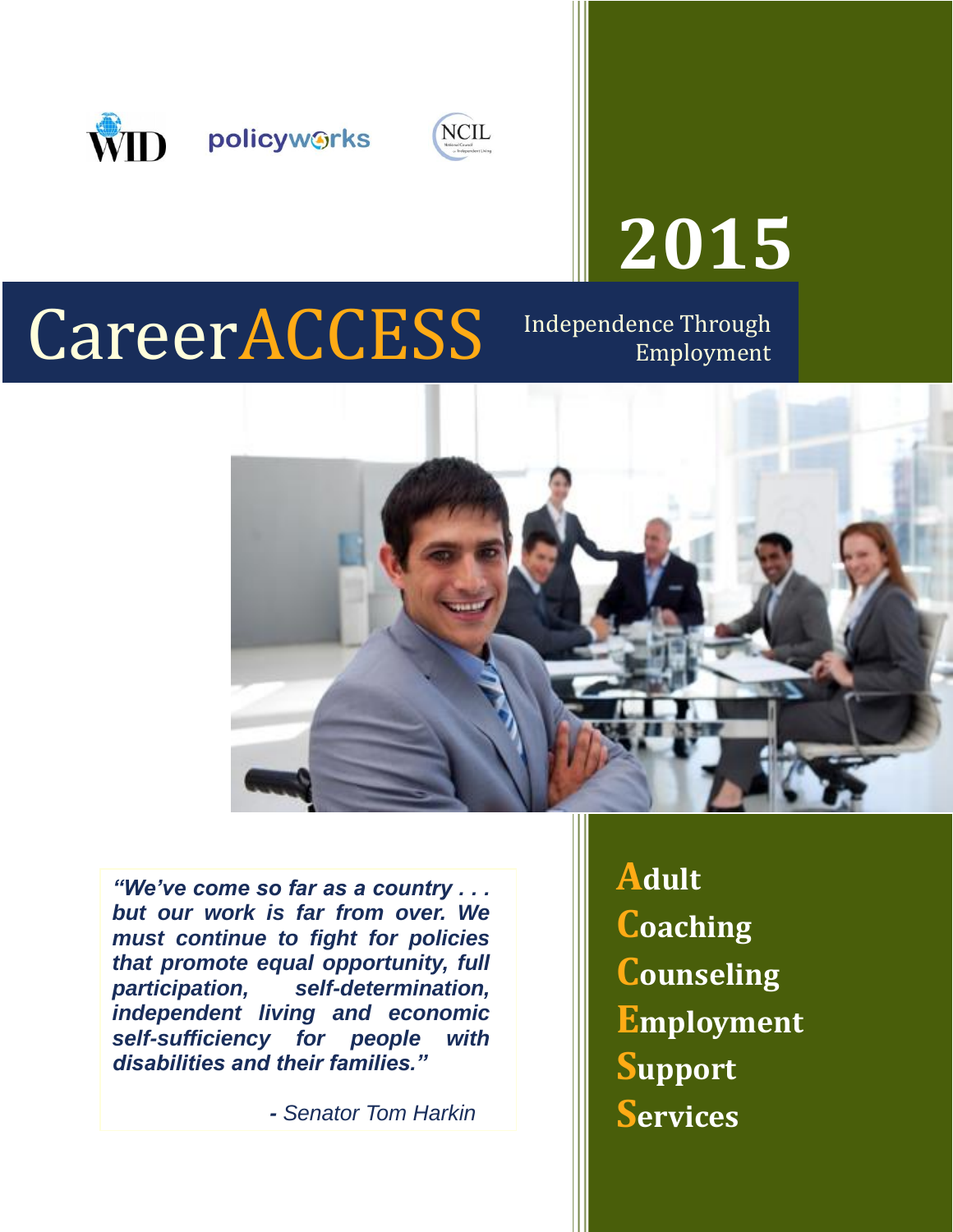Adult Coaching, Counseling, and Employment Support Services

#### **Contents**

| TOPIC AREA I - Grassroots Advocacy, Contributions, Plans and Tasks           |
|------------------------------------------------------------------------------|
|                                                                              |
|                                                                              |
|                                                                              |
|                                                                              |
|                                                                              |
|                                                                              |
|                                                                              |
| TOPIC AREA IX - Means Tested and other Public Program Interactions  8        |
|                                                                              |
| A Community Policy Initiative: Join Us - Help Us Move CareerACCESS Forward 8 |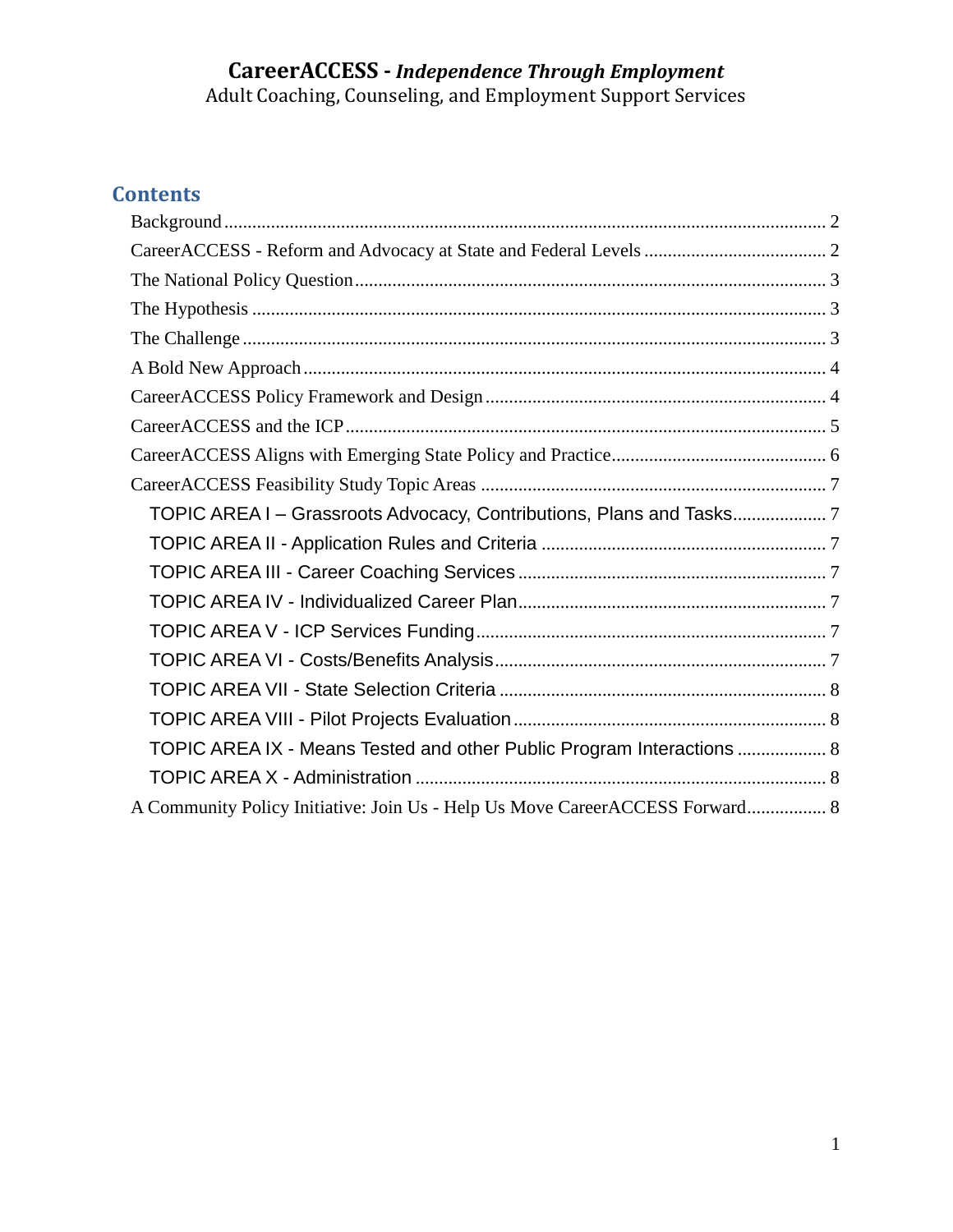#### <span id="page-2-0"></span>*Background*

 In 2011, the World Institute on Disability (WID) established the Center on Economic Growth (CEG) focusing on disability, economic growth and prosperity. Its purpose is to address the failure of current policies and programs to impact the dramatic unemployment rate and poverty of people with disabilities.

 WID's Center on Economic Growth (CEG) began to develop and design a new policy initiative to increase the employment rate for young adults with disabilities who are current or future Supplemental Security Income (SSI) recipients. CareerACCESS represents the policy framework developed through these efforts. Its ultimate goal is to reform current SSI policies and programs in order to improve economic outcomes of individuals with disabilities who without such reform face a lifetime of poverty and dependence on federal benefits. SSI is a means tested benefits program administered by the Social Security Administration (SSA).

#### <span id="page-2-1"></span>*CareerACCESS - Reform and Advocacy at State and Federal Levels*

 WID, the National Council on Independent Living (NCIL), and PolicyWorks (PW) are leading the development of, and advocacy for, CareerACCESS. These organizations are actively seeking input from subject matter experts, policy advocates, thought leaders and young adults with disabilities who may benefit from the policy initiative and subsequent reforms.

 The current framework debuted at NCIL's National Conference in July of 2013 in Washington DC. NCIL young adult Kendra Scalia presented on CareerACCESS and presided over a discussion panel with NCIL members including Congressional staff, policy experts and thought leaders.

Kendra's NCIL presentation: <http://www.ourcareeraccess.org/index.php/supporters/>

 The Spring 2014 edition of NCIL's *Legislative & Advocacy Priorities Guide* lists CareerACCESS as an "Employment and Economic Equity" priority. NCIL is calling on Congress to reform SSI for career building young adults. In addition, the California State Council on Developmental Disabilities (SCDD) has written both Houses of Congress requesting that these pilot projects be funded and implemented.

funded and implemented.<br>In 2015 CareerACCESS young adults and their allies continued to advocate and educate federal policy makers and state officials with the goal of developing specific state pilot projects. 2015 Hearings sponsored by the National Council on Disability (NCD) and NCIL featured young adults who educated key national officials, legislative staff, and Members of Congress on the timeliness of CareerACCESS projects.

 Modernizing a monolithic program such as the current SSI program is a formidable challenge. Significant state discussions emerged in 2015 in Michigan and other states as supportive CareerACCESS design features and services. approaches to concrete developments that could establish state pilot projects with

 Young adults with disabilities nationally who are supporting this initiative demand that SSI's safety net become a springboard of opportunity.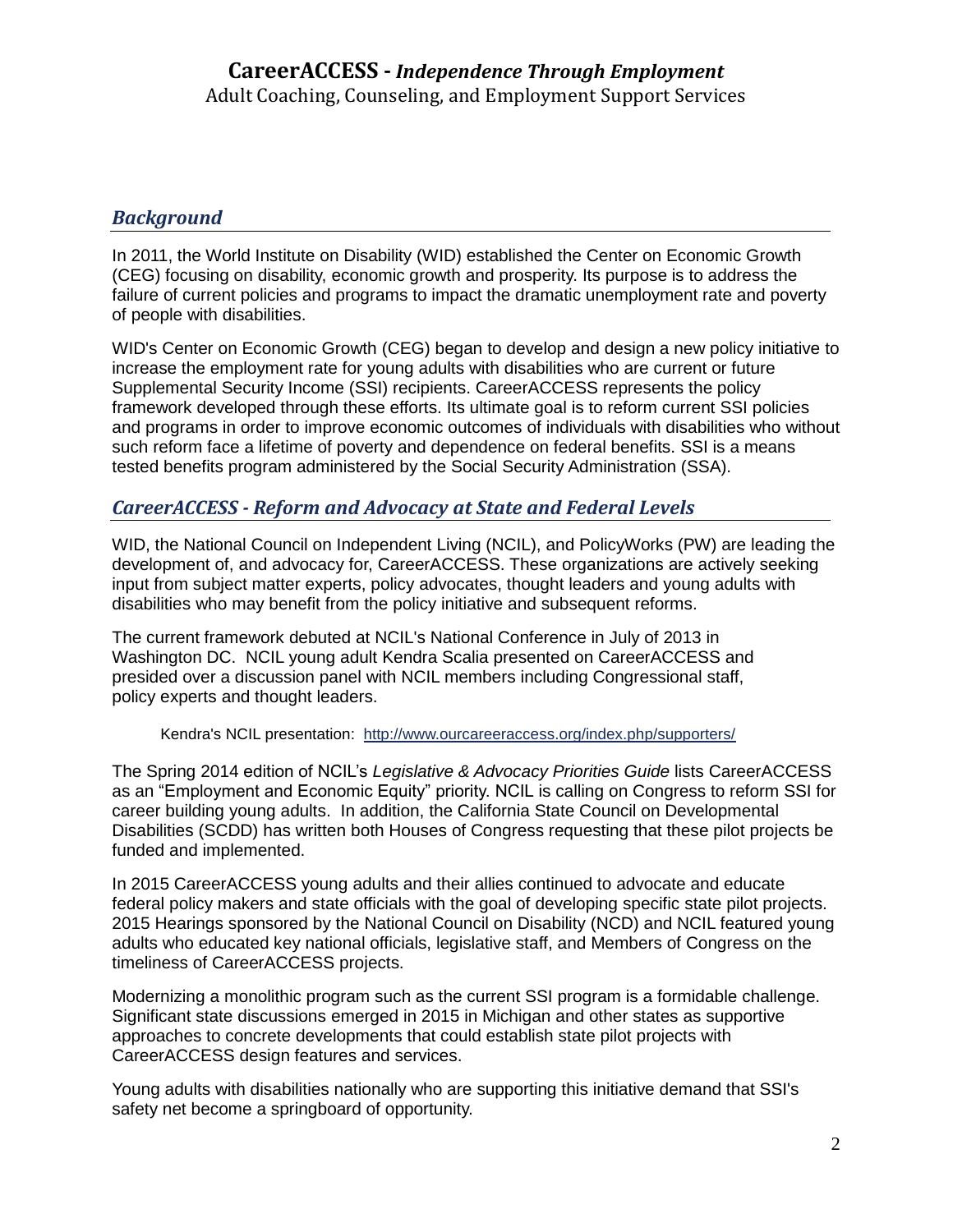Adult Coaching, Counseling, and Employment Support Services

 Initial efforts include the establishment of design principles and a program framework guiding reform and ensuring the effectiveness and value of solutions.

This work moves forward today at the local, state and national level.

 *"We have a new generation of young people with disabilities entering the labor force...they grew up in integrated classrooms and accessible communities, expect to work in mainstream jobs and are unwilling to accept living in poverty with meager supports from the government. -Senator Tom Harkin* 

#### <span id="page-3-0"></span>*The National Policy Question*

 How can the average young adults with a disability gain access to their careers, and so change the stagnant employment rates of Americans with disabilities?

#### <span id="page-3-1"></span>*The Hypothesis*

**If:** 

- $\triangleright$  SSI's eligibility rule that requires an individual with a disability to prove an incapacity to work is removed,
- $\triangleright$  Earnings thresholds are raised to offset the high cost of managing disability,
- $\triangleright$  Fear of losing eligibility to government cash benefits and healthcare is addressed, and
- $\triangleright$  Job support services are readily available.

**Then:** 

 The rate of unemployment and underemployment will be significantly lower than the current rates for young adults with disabilities up to age 30.

#### <span id="page-3-2"></span>*The Challenge*

 Since 1956, young adults with disabilities must prove their inability to work to be eligible for Social Security disability programs. In particular, SSI (Supplemental Security Income) recipients are relegated to lives of poverty to remain eligible for cash benefits and access to health care. Current SSI rules leave recipients no ability to build assets, resulting in little success moving from poverty into self-sustaining jobs and careers. Young adults with disabilities who are exploring work must balance their need for financial assistance, health care, personal attendant care and accommodation requirements while overcoming low cultural expectations, lack of employment experience and an extremely challenging job market.

 The Social Security disability rolls grow annually while the employment rates of people with disabilities stay the same. Recognizing that the current Social Security Administration's Supplemental Security Income (SSI) Program's eligibility rules foster dependence through systemic barriers to employment and independence, a bold new approach is needed to support a paradigm shift in the employment rate for individuals with disabilities.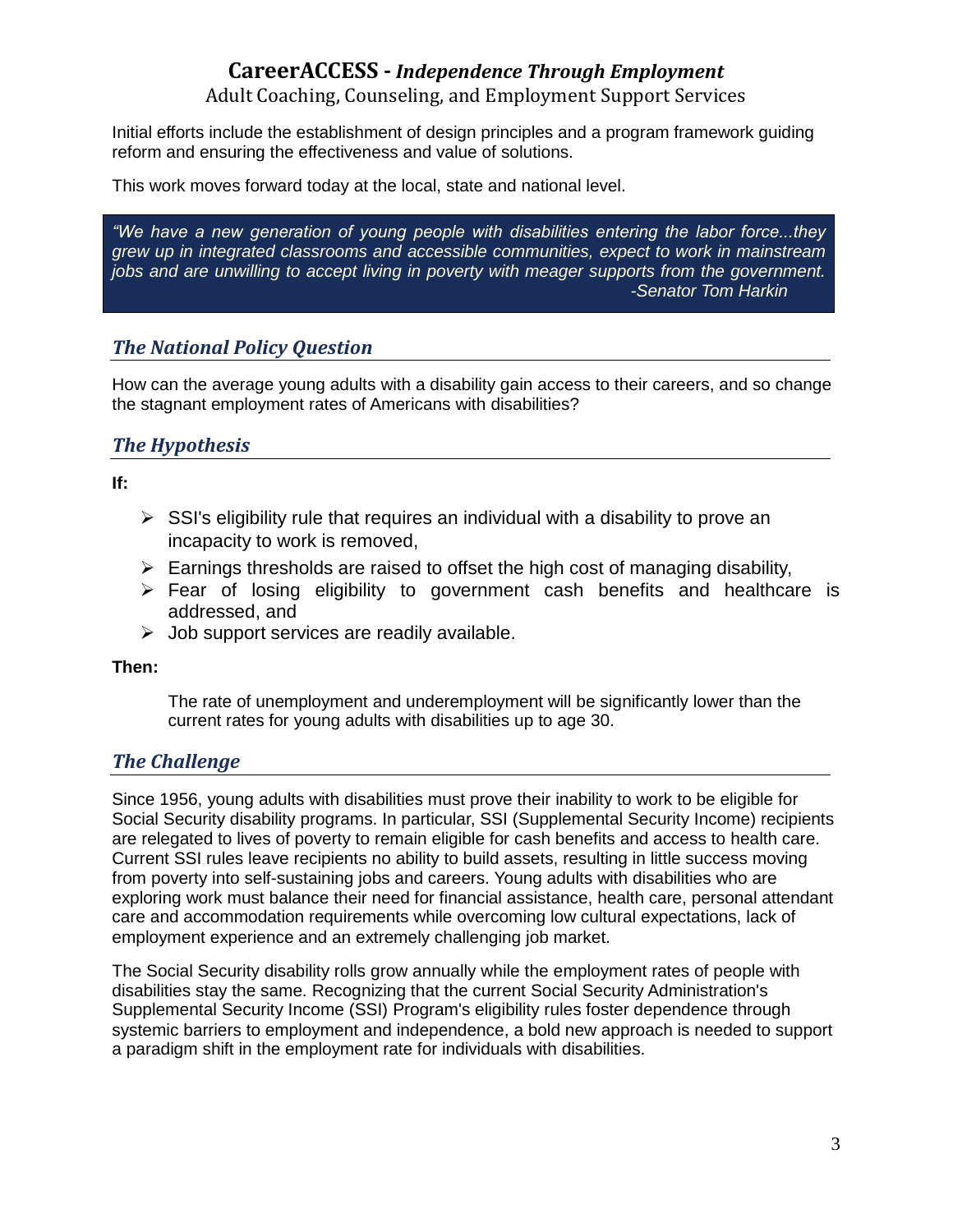#### **CareerACCESS -** *Independence Through Employment*  Adult Coaching, Counseling, and Employment Support Services

 *"I am sensing a growing recognition in Washington that we should not force people with disabilities to prove they cannot work in order to be eligible for supports from the government. The 1956 definition of disability in the Social Security Act, and the entitlement programs . . .*  need to be modernized so they are in alignment with the ADA's goals of equality of  *opportunity, full participation, independent living and economic self-sufficiency." -Senator Tom Harkin* 

#### <span id="page-4-0"></span>*A Bold New Approach*

 The **CareerACCESS** initiative will support participants through career coaching, benefits and asset building counseling, and employment support services. Participants will be able to receive SSI federal cash benefits, health care, and to build and keep their own assets from 18 to 30 years of age. CareerACCESS is envisioned to be comprehensive approach that realigns new and existing supports from across federal agencies designed to empower young adults to build careers and achieve independence.

 CareerACCESS is intended to simplify eligibility and reporting requirements for young adults with disabilities seeking career employment as a path to independent living.

 In order to optimize success, young adults with disabilities in CareerACCESS will receive health and community living benefits and be routed early to employment supports and mentoring so that work is assumed instead of discouraged. CareerACCESS young adults may accumulate assets while receiving SSI cash benefits to offset the cost of managing a disability. Young adults will access these services and supports while maintaining enrollment in CareerACCESS through an individualized plan to achieve career path employment and independent living by age 30.

 WID, PolicyWorks and NCIL expect the new approach will substantially improve employment rates, and shift expectations and outcomes of young adults with disabilities throughout the pivotal transition period.

 WID believes that the single most significant change needed to increase economic participation of people with disabilities . . . is to delink government disability benefits from the ability or inability to work. Not until disability benefits are seen as equalizing benefits (to cover disability-related life expenses) rather than a subsidy for the inability to work will a true picture of how people with disabilities can fully participate in their own economic success be painted. *World Institute on Disability(WID)* 

#### <span id="page-4-1"></span>*CareerACCESS Policy Framework and Design*

 The "ACCESS" in CareerACCESS is an acronym that stands for **Adult Coaching, Counseling and Employment Support Services** (ACCESS). A participant's individualized Career Plan (ICP) manages the use and delivery of these services. The ICP doubles as the compliance and communication tool for the program to track details of a participant's career progress. In order to test this hypothesis, pilot projects would be established.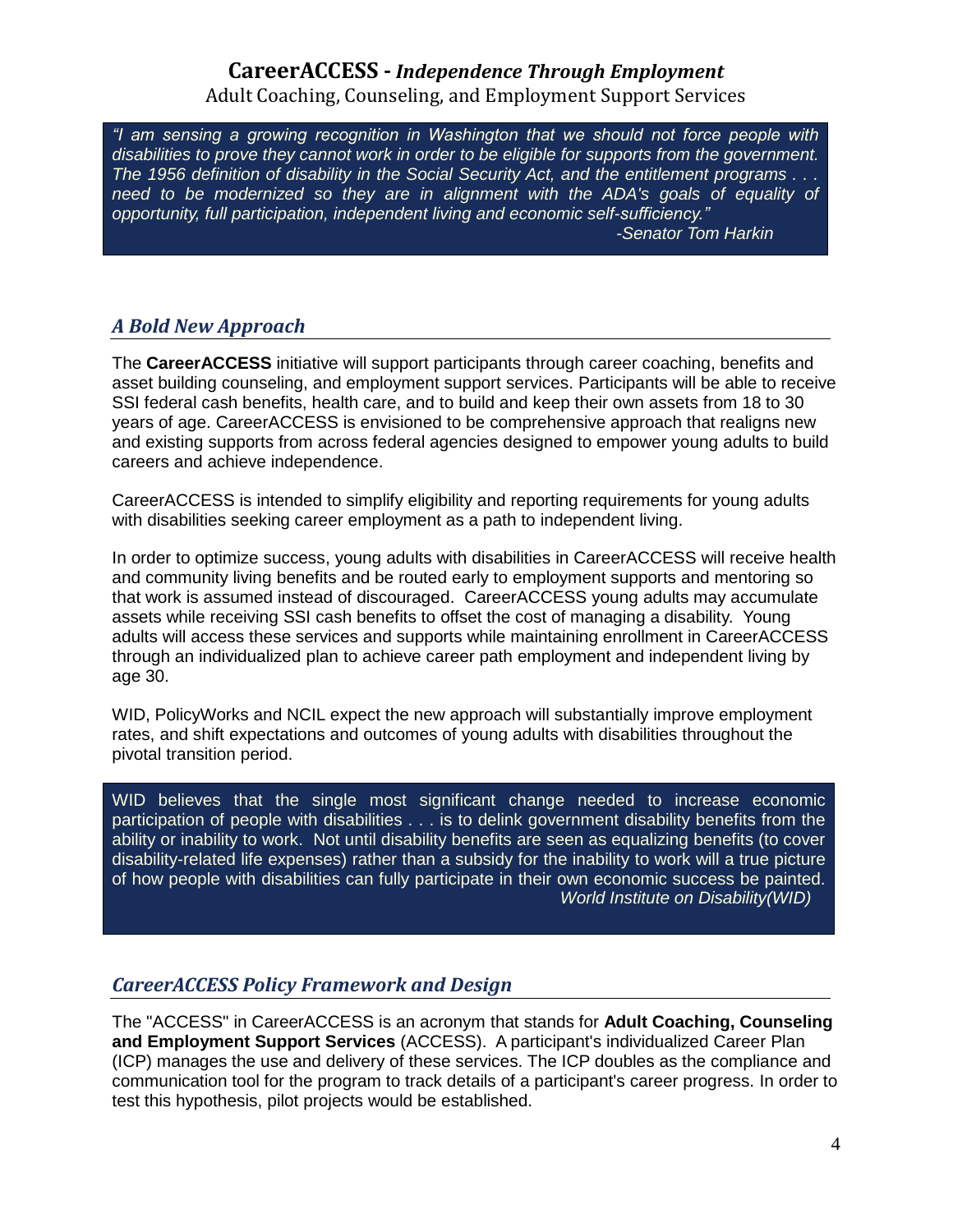Adult Coaching, Counseling, and Employment Support Services

The CareerACCESS pilot projects essential features and outcomes are:

- **1. Establish new eligibility entrance requirements eliminating tests for work incapacity.**  Applicants with a disability under the age of 28, who meet the current SSI income and resource rules, are auto-enrolled in an alternate benefit program. Eligible applicants must meet or equal the current Social Security Listing of Impairments, excluding the test for work incapacity.
- **2. Design a mix** of new and existing supports to serve young adults with disabilities in compliance with an Individual Career Plan (ICP) that meets federal requirements. The ICP will be reviewed and updated annually by all affected parties. This allows young adults to develop their career in an alternative to the current SSI benefits program. If a participant becomes non-compliant for any reason, they may exit to the traditional SSI program.
- **3. Implement a "cash and counseling" approach**, similar to successful Medicaid models, to provide career coaching services to enrollees and their families. Services include: counseling and guidance on navigating systems, benefits planning, asset development, health care access, as well as career planning and coaching.
- **4. Test major simplification of paid work rules** to allow project participants to have use of the federal SSI stipend (in 2015, \$733 for an individual, \$1100 for a couple) to offset expenses and the high costs of managing disability while building careers. The cash benefit stays the same until the participant's earnings and stipend combined are more than 250% of the 2015 federal poverty level. When the participant reaches that level, the young adult will have \$2,452 per month to work with. For income amounts above this level, the cash stipend (\$733) will be reduced \$1 for every \$3 in earnings. Participant will work and earn competitive wages without concern over losing stipend and benefits.
- **5. Allow participants to benefit from work** by eliminating asset building rules, so that assets saved and acquired are held harmless.
- **6. Change the SSI program rules** over time for all SSI youth based on the findings and results of the pilot projects**.**

 The design elements for the CareerACCESS program continue to evolve. The current framework is a compilation of input provided by subject matter experts and policy advocates from across the disability community. We seek continued engagement of these experts and advocates to more fully develop the details of the CareerACCESS pilot initiative.

#### **The details of the CareerACCESS program will be refined and developed through a feasibility study.**

#### <span id="page-5-0"></span>*CareerACCESS and the ICP*

 CareerACCESS is a community driven program of reforms to the Social Security Administration's Supplemental Security Income Program (SSI) that will provide an alternative benefits program for young adults with disabilities, ages 18-30. The program will be driven by an individual career plan.

 The Individual Career Plan is a tracking document and a process for young adults in CareerACCESS to make decisions and career plans. The ICP will be reviewed and updated regularly by all affected parties. It is intended to allow young adults to develop their own career and maintain enrollment in the CareerACCESS program.

If a participant becomes non-compliant to the program rules, they may be found non-compliant,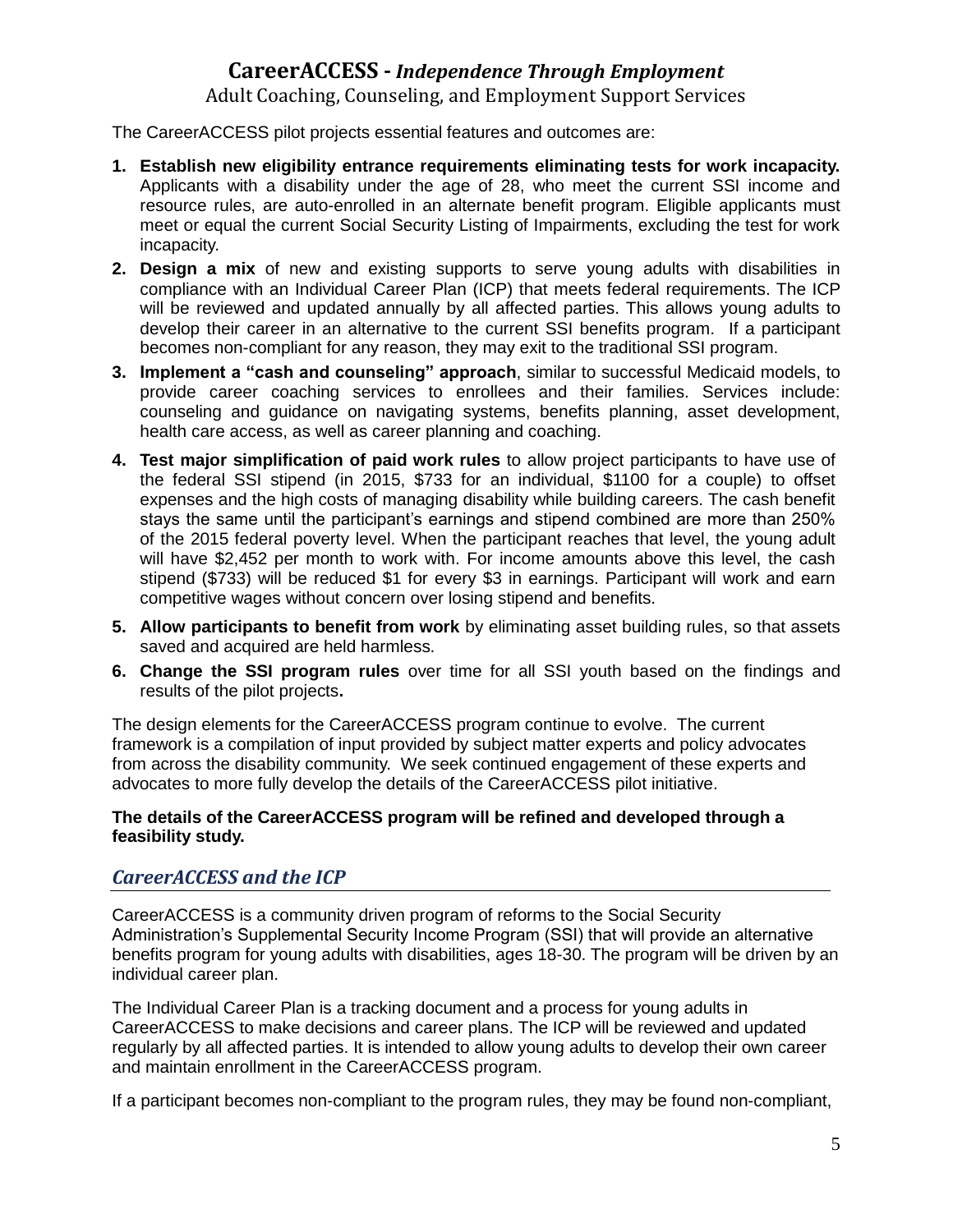Adult Coaching, Counseling, and Employment Support Services

and may exit to the traditional SSI program.

The ICP involves core components or processes:

- $\checkmark$  Self-Exploration
- $\checkmark$  Career Exploration
- $\checkmark$  Career Planning and Management

 The ICP is a proactive and interactive tool to discover career options, and map out a path and steps to reach career goals. It also serves as the mechanism to maintain enrollment in the CareerACCESS program. The ICP supports young adults in documenting their efforts, evaluating their progress and refining goals throughout its use.

#### <span id="page-6-0"></span>*CareerACCESS Aligns with Emerging State Policy and Practice*

 CareerACCESS aligns with the goals of Employment First and the approaches of the PROMISE Grant. Fundamental systems change and a comprehensive approach to service provision permeates the culture, practice and policy work within each of the states or regions working on these employment initiatives.

 **Employment First** is an expressed vision within 44 states to make employment the first priority and preferred outcome of people with disabilities. 32 of these states have taken formal policy action to implement this vision.

 Within Employment First states, community-based, integrated employment is the first option of services for youth and adults with significant disabilities. Employment First activities aim to change state employment systems to align policies and procedures to support community employment as the preferred outcome for working-age residents.

 **PROMISE** is an interagency initiative led by the Department of Education (Promoting Readiness of Minors in Supplemental Security Income). PROMISE fosters improved health, education, and post-secondary outcomes for youth who receive Supplemental Security Income (SSI), as well as their families. PROMISE supports improved coordination of various services from federal and state sources that support independent living and employment.

 The underlying premise of PROMISE is that improved coordination between services can improve outcomes for youth on SSI and their families. PROMISE's goals include improving the life outcomes of youth on SSI and decreasing their reliance on the program, as well as reducing the federal government's cost.

 Both **Employment First** and **PROMISE** address improving employment outcomes for youth through an array of supports and services blended and braided from state and federal programs. Youth aging out of PROMISE could anticipate defaulting into CareerACCESS and continue along the path to full inclusion through employment.

 Three CareerACCESS changes support and align with the future progress of these two state initiatives. **CareerACCESS**:

- 1. Seeks to establish a defined Social Security program for young adults with disabilities to use to build careers and earn competitive wages;
- 2. Pays a predictable monthly stipend for those enrolled; and,
- 3. Braids and blends existing funding and services within an integrated model for the new Social Security program serving young adults.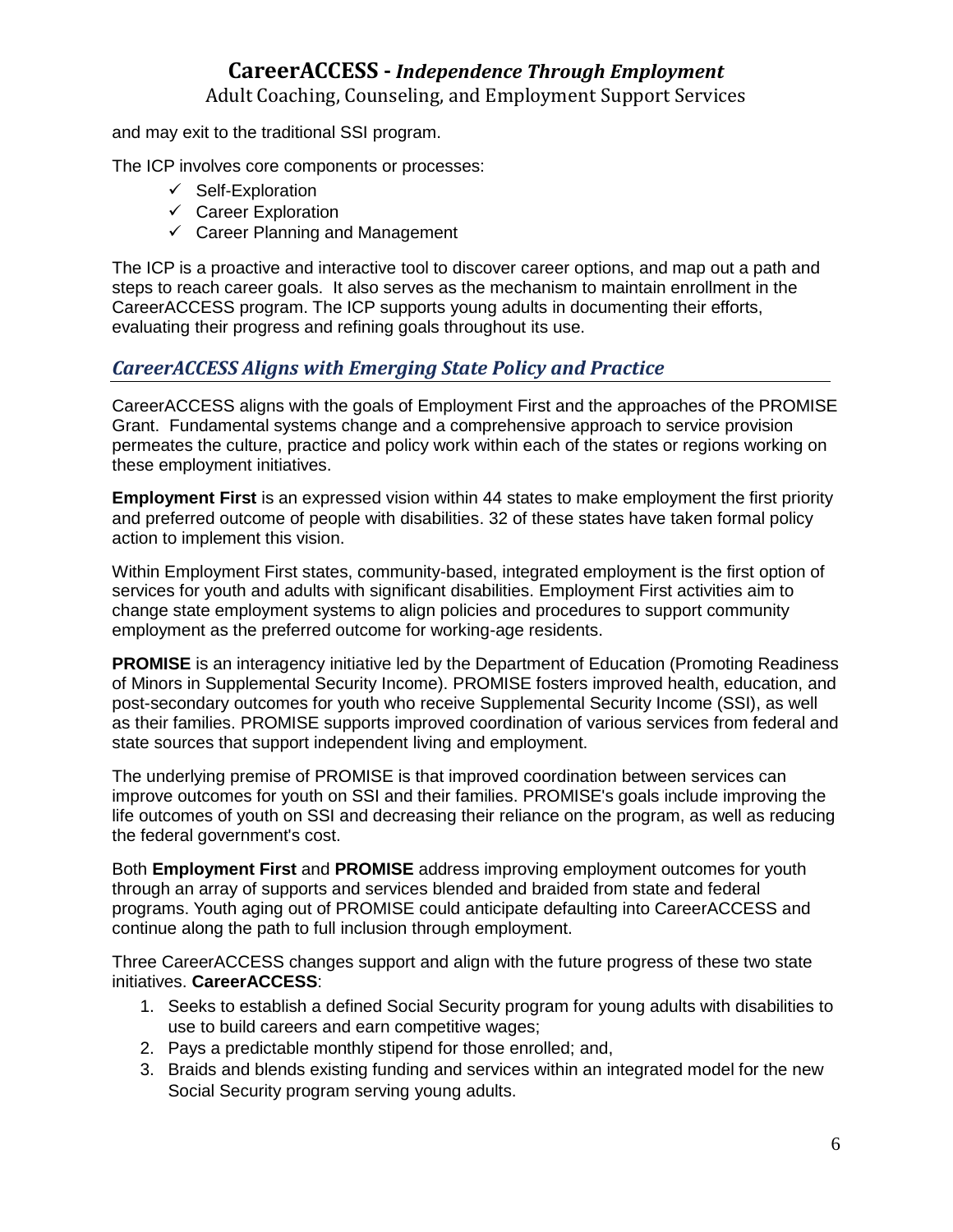Adult Coaching, Counseling, and Employment Support Services

#### <span id="page-7-0"></span>*CareerACCESS Feasibility Study Topic Areas*

 Input and suggestions have come to the CareerACCESS steering group which we group into topic areas. The topic areas help to develop the details needed to design and implement these pilot projects.

pilot projects.<br>CareerACCESS topical areas that have been identified:

#### <span id="page-7-1"></span> **TOPIC AREA I – Grassroots Advocacy, Contributions, Plans and Tasks**

 Solicit input from young adults and others on design elements; plan outreach and advocacy activities for policy makers on the CareerACCESS initiative.

#### <span id="page-7-2"></span>**TOPIC AREA II - Application Rules and Criteria**

 Determine rules that should govern CareerACCESS including entrance eligibility, age limits, compliance with the Individual Career Plan (ICP), income and asset limits and cross-state portability for those who move when enrolled in CareerACCESS. Based on the high costs of managing impairments (Fremstad 2009), CareerACCESS rules would award enrollment at, or by age 18, and up to age 28, into a default, alternate benefits program, for young adults who meet or equal the current Social Security Administration (SSA) Listing of Impairments. No test for work incapacity would be required. Cutoff age for initial enrollment is 28; CareerACCESS would provide services for enrollees to age 30. Means-tested low-income eligibility rules would not be linked to a test for work incapacity. Functional assessments can be included and used without testing for work incapacity. As a policy precedent, state Medicaid Buy-In (MBI) applications today use the SSA Sequential Evaluation Process to assess disabling conditions "but for earned income," and does not test for work incapacity.

#### <span id="page-7-3"></span> **TOPIC AREA III - Career Coaching Services**

 Define Career Coaching services and job descriptions with a review of private sector professional career coaching and state initiatives implementing similar services; define roles for using mentorship programs and the CareerACCESS roles for Centers for Independent Living (CILS).

#### <span id="page-7-4"></span> **TOPIC AREA IV - Individualized Career Plan**

 Determine rules that govern the Individualized Career Plan (ICP); recommend a process for creating, approving, monitoring and updating an ICP; define terms and minimum employment requirements including cross-state portability rules, and consequences for non-compliance and appeals. Determine and recommend which federal entity should lead the development of a single ICP set of rules and protocols to use across federal agencies.

#### <span id="page-7-5"></span> **TOPIC AREA V - ICP Services Funding**

 Recommend funding streams for ICP services to include the use of braided and blended funding from both existing programs that work with families and young adults with disabilities, as well as, new pilot project funds. Recommend a fiduciary agent who approves the developed ICP and how ICP expenditures should be approved and paid.

#### <span id="page-7-6"></span> **TOPIC AREA VI - Costs/Benefits Analysis**

 Develop a cost/benefit analysis for the CareerACCESS Program by determining modeling techniques to be used. Develop a cost/benefit analysis for CareerACCESS and include funds for administration and technical assistance. Estimate annual per person (or per program) costs for each state pilot project and collect cost projections for career coaching services using blended funding strategies that offset costs. Identify ways to measure and project costs and savings across the federal programs being